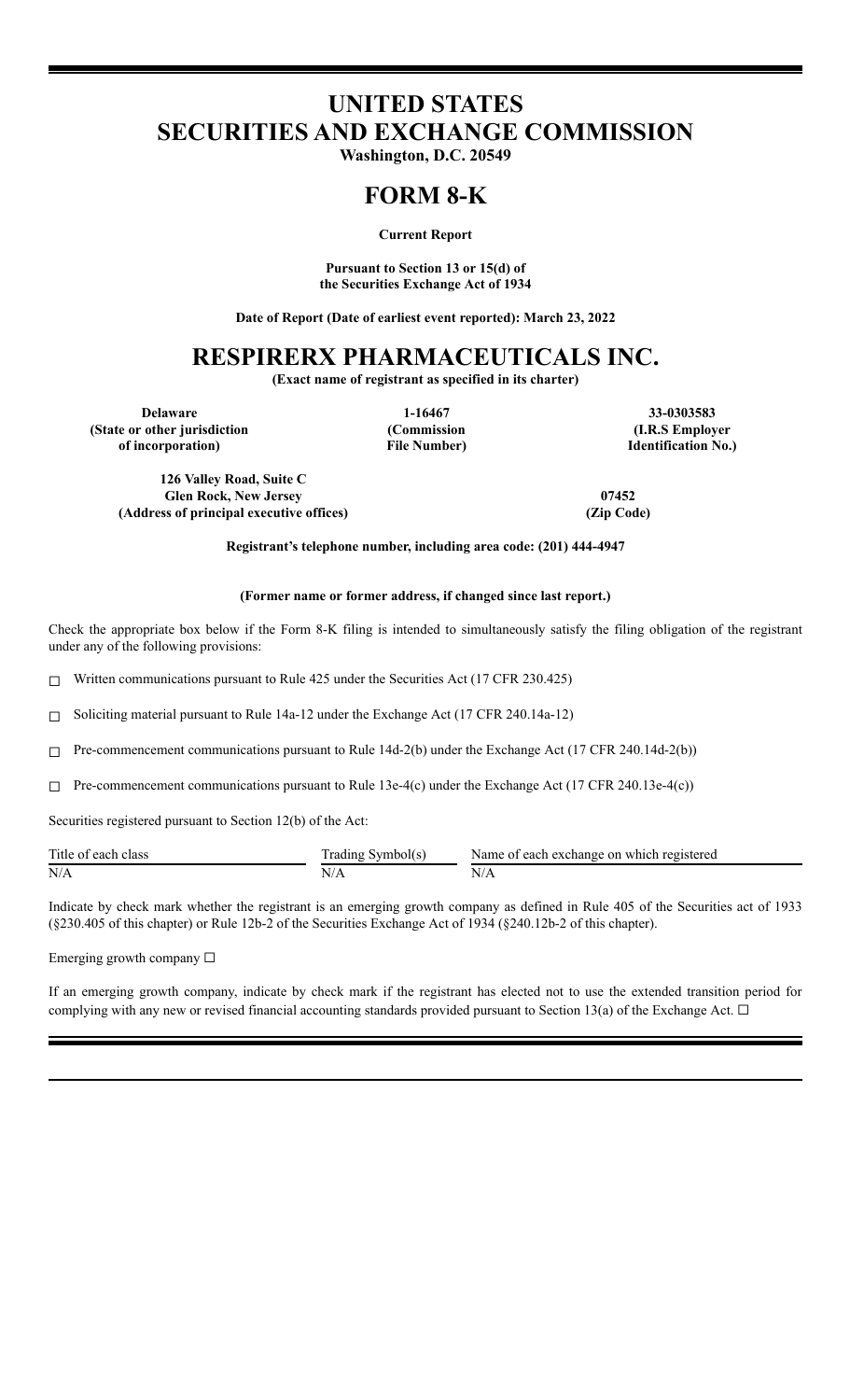## **Item 7.01. Regulation FD Disclosure.**

RespireRx Pharmaceuticals Inc. (the "Company") issued a press release entitled "RespireRx Pharmaceuticals Inc. Announces patent Filings Claiming Novel Lipid Based Formulation for Insoluble Compounds, Including Cannabinoids Such as Dronabinol" A copy of the press release is attached as Exhibit 99.1 to this Current Report on Form 8-K and is incorporated herein by reference.

The press release that is Exhibit 99.1 includes certain forward-looking information.

The information in this Item 7.01 and the press release attached as Exhibit 99.1 is being furnished and shall not be deemed "filed" for purposes of Section 18 of the Securities and Exchange Act of 1934, as amended (the "Exchange Act"), nor otherwise subject to the liabilities of that section, nor incorporated by reference in any filing under the Securities Act of 1933, as amended, or the Exchange Act, except as shall be expressly set forth by specific reference in such a filing.

#### **Item 9.01 Financial Statements and Exhibits**

(d) Exhibits.

| <b>Exhibit</b><br><b>Number</b> | <b>Exhibit Description</b>                                                  |
|---------------------------------|-----------------------------------------------------------------------------|
| 99.1                            | <b>RespireRx Pharmaceuticals Inc. Press Release</b>                         |
| 104                             | Cover Page Interactive Data File (embedded within the Inline XBRL document) |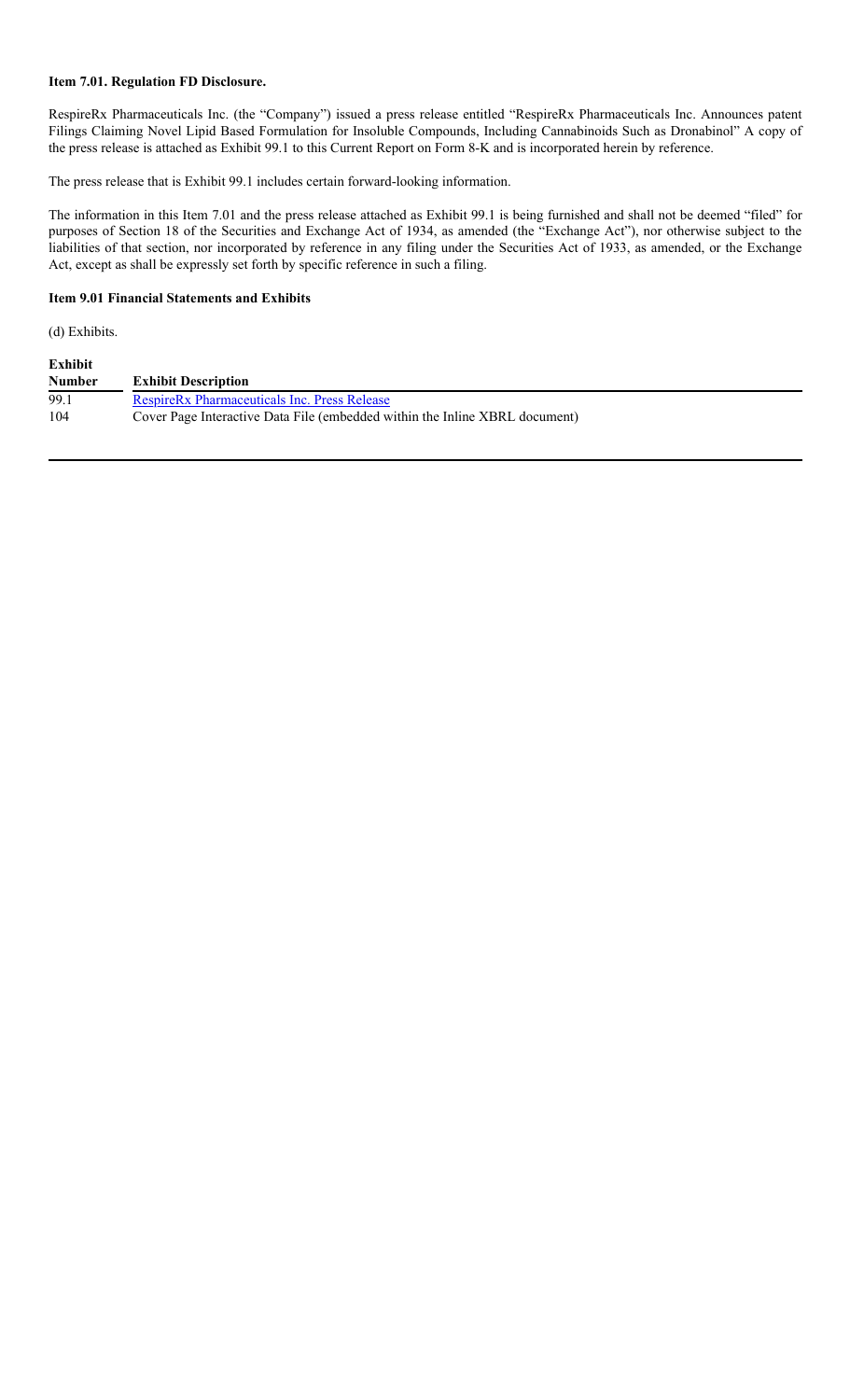Pursuant to the requirements of the Securities Exchange Act of 1934, the registrant has duly caused this report to be signed on its behalf by the undersigned hereunto duly authorized.

Date: March 23, 2022 RESPIRERX PHARMACEUTICALS INC. (Registrant)

By:*/s/ Jef E. Margolis*

Jeff E. Margolis SVP, CFO, Secretary and Treasurer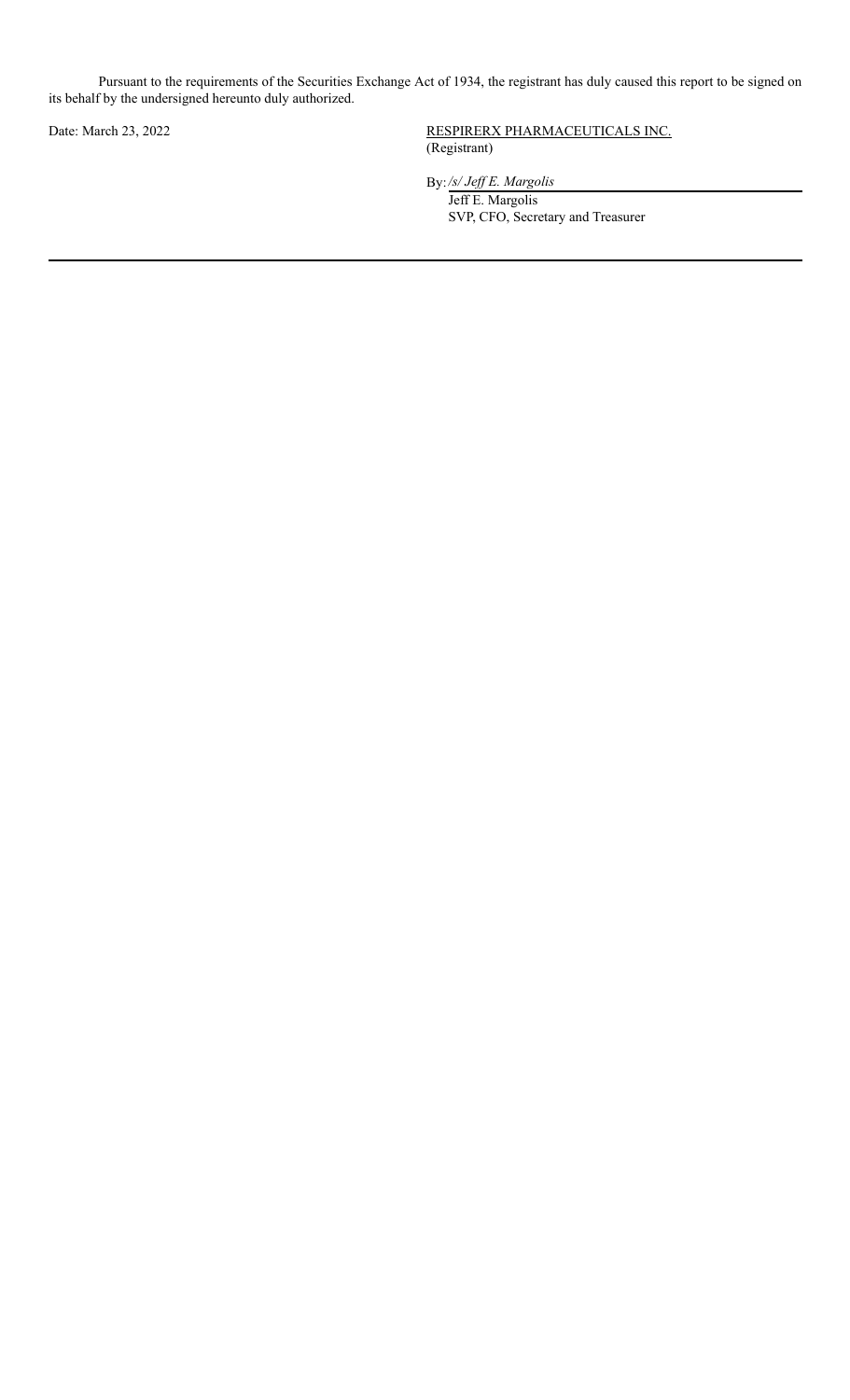

### **RespireRx Pharmaceuticals Inc. Announces Patent Filings Claiming Novel Lipid Based Formulations for Insoluble Compounds, Including Cannabinoids Such as Dronabinol**

Glen Rock, N.J., March 23, 2022 /Globe Newswire – RespireRx Pharmaceuticals Inc. (OTCQ:RSPI) ("RespireRx" or the "Company"), a leader in the discovery and development of innovative and revolutionary treatments to combat diseases caused by disruption of neuronal signaling, in association with Jeffrey King Managing Attorney at Patent Networks Law Group, is pleased to announce that it has filed a provisional patent application describing novel lipid based formulation technology (LFT) that may be used to improve the solubility and bioavailability of poorly soluble drugs, particularly cannabinoids. Low aqueous solubility is a major problem encountered during the formulation development of drug molecules, with an estimated 70% of current drug research pipelines containing such molecules. Because of its recent use in the formulation of mRNA vaccines for COVID-19, LFT has become a focus for formulation research efforts.

ResolutionRx, our business unit focused on pharmaceutical cannabinoids, has been developing dronabinol (a synthetic form of ∆9tetrahydrocannabinol ("THC")) that acts upon the nervous system's endogenous cannabinoid receptors. Dronabinol was approved in 1985 by the FDA as Marinol® for the treatment of AIDS-related anorexia and later for the treatment of chemotherapy-induced nausea and vomiting. Using the commercial form of dronabinol, we have successfully completed two Phase 2 clinical trials demonstrating significant reductions in the major symptoms of obstructive sleep apnea (OSA). However, based on these results and those from pharmacokinetic studies, we have concluded that expansion of dronabinol's use into OSA and other therapeutic indications will require new, improved formulations. As it is commercially sold, dronabinol is formulated as a sesame oil emulsion in a soft gelatin capsule that suffers from poor and highly variable absorption, low blood levels resulting from rapid and extensive (approximately 80%) first pass liver metabolism, as well as a relatively brief half-life (approximately  $2 - 3$  hours) requiring high doses in order to achieve sustained, therapeutic blood levels for 4 hours or longer.

In order to circumvent these problems, we have designated certain important properties around which we have created a number of lipid nanoparticle (LNP) formulations of dronabinol, three (3) of which (i) display appropriate water solubility and dissolution to improve absorption, (ii) nano-particle size and resistance to stomach acid conditions in order to reduce first pass liver metabolism and achieve higher and longer blood levels, as well as (iii) stability and ease of manufacturing to support commercial scale. Pending additional financing (availability of which cannot be assured), we plan to test these formulations in animal and human pharmacokinetic (PK) and pharmacodynamic (PD) studies. We believe that the development of a novel, proprietary formulation of dronabinol would not require significantly longer time to market entry compared to what would be required if we were to use the currently available soft gel capsule technology.

"We are very enthusiastic about our new LFT and its potential use in the development of formulations for a broad range of drugs, particularly our new dronabinol formulations. We believe that they may broaden the dronabinol market to include not only OSA but other indications, as well. For example, we believe that while dronabinol is approved for AIDS-related anorexia, its potential use in a broader form of the condition such as anorexia nervosa or avoidant restrictive food intake disorder (ARFID) would benefit from our improved formulations. Since dronabinol already has been approved for AIDS-related anorexia, we believe that a treatment specific formulation of dronabinol could be brought to market rapidly," said Dr Arnold Lippa, Chief Scientific Officer, Interim President and Interim Chief Executive Officer and Executive Chairman of the Board. "The pharmaceutical use of cannabinoids is beginning to realize commercial expansion and we believe that our new technology can have significant impact."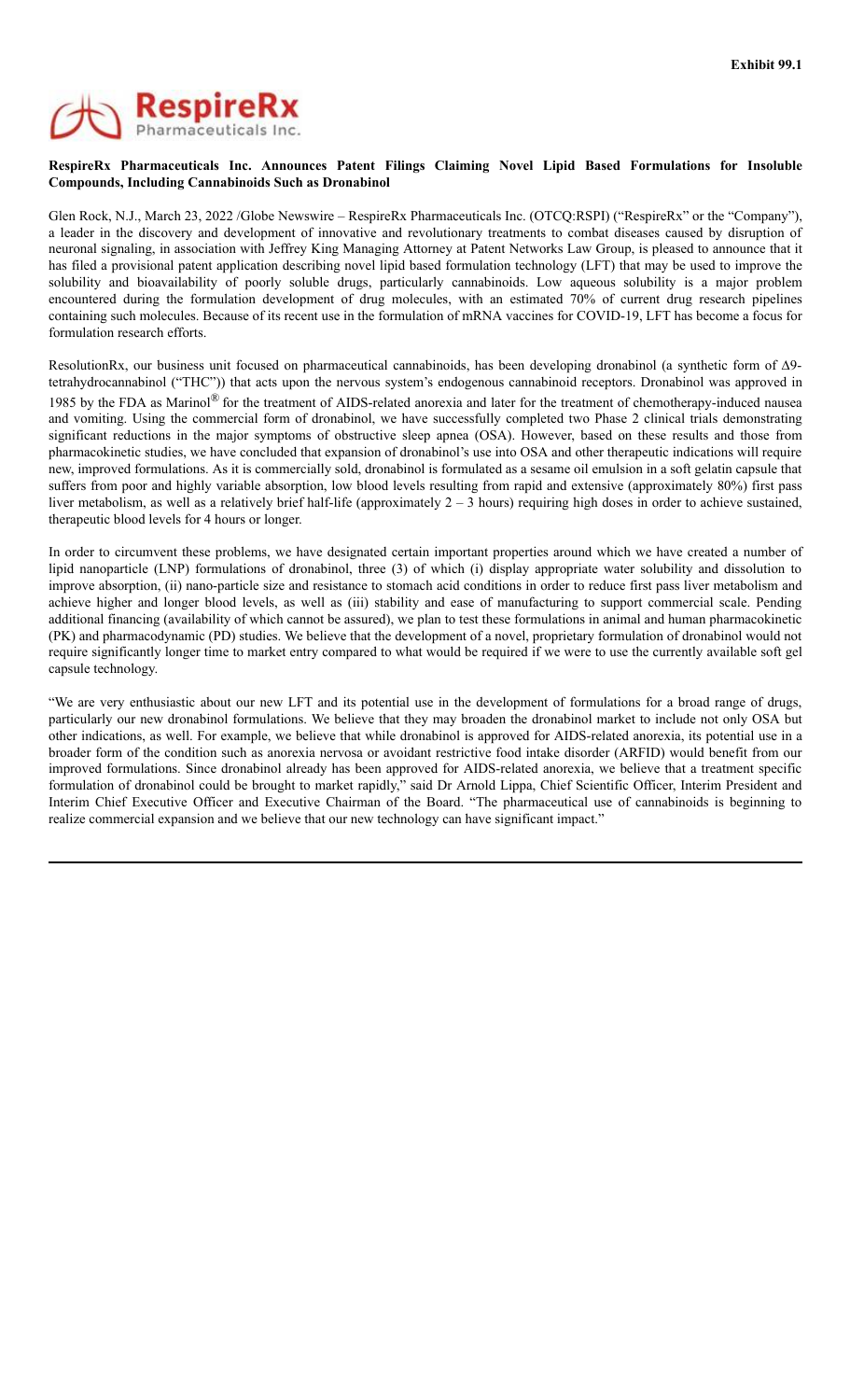### **About RespireRx Pharmaceuticals Inc.**

RespireRx Pharmaceuticals Inc. is a leader in the discovery and development of medicines for the treatment of psychiatric and neurological disorders, with a focus on treatments that address conditions affecting millions of people, but for which there are few or poor treatment options, including obstructive sleep apnea ("OSA"), attention deficit hyperactivity disorder ("ADHD"), epilepsy, pain and recovery from spinal cord injury ("SCI"), as well as certain neurological orphan diseases. RespireRx is developing a pipeline of new and re-purposed drug products based on our broad patent portfolios for two drug platforms: (i) pharmaceutical cannabinoids, which include dronabinol, a synthetic form of Δ9-tetrahydrocannabinol ("Δ9-THC") that acts upon the nervous system's endogenous cannabinoid receptors and (ii) neuromodulators, which include AMPAkines and GABAkines, proprietary chemical entities that positively modulate (positive allosteric modulators or "PAMs") AMPA-type glutamate receptors and GABA<sub>A</sub> receptors, respectively.

The Company holds exclusive licenses and owns patents and patent applications or rights thereto for certain families of chemical compounds that claim the chemical structures and their uses in the treatment of a variety of disorders, as well as claims for novel uses of known drugs.

### *ResolutionRx: Pharmaceutical Cannabinoids***.**

**Dronabinol**. RespireRx's ResolutionRx business unit is developing dronabinol, ∆-9-THC, a synthetic version of the naturally occurring substance in the cannabis plant, for the treatment of OSA, a serious respiratory disorder that impacts an estimated 29.4 million people in the United States according to the American Academy of Sleep Medicine ("AASM"), published in August 2016. OSA has been linked to increased risk for hypertension, heart failure, depression, and diabetes, and has an annual economic cost in the United States of \$162 billion according to the AASM. There are no approved drug treatments for OSA.

Two Phase 2 clinical trials have been completed demonstrating the ability of dronabinol to significantly reduce the symptoms of OSA and, subject to raising sufficient financing (of which no assurance can be provided) and pending the outcome of an intended meeting with the FDA, RespireRx believes that it will be able to commence a pharmacokinetic study for a recently discovered and to-bedeveloped formulation followed by a Phase 3 clinical study for the treatment of OSA with the new formulation. Because dronabinol is already FDA approved for the treatment of AIDS related anorexia and chemotherapy induced nausea and vomiting, the Company further believes that its re-purposing strategy would only require approval by the FDA of a 505(b)(2) new drug application ("NDA"), an efficient regulatory pathway that allows the use of publicly available data.

### *EndeavourRx: Neuromodulators*

**GABAkines.** Under a License Agreement with the University of Wisconsin-Milwaukee Research Foundation, Inc. ("UWMRF") and on behalf of its EndeavourRx business unit, RespireRx has licensed rights to certain selectively acting GABAkines because of their ability to selectively amplify inhibitory neurotransmission at a highly specific, subset of GABA<sub>A</sub> receptors, thus producing a unique efficacy profile with reduced side effects. Preclinical studies have documented their efficacy in a broad array of animal models of interrelated neurological and psychiatric disorders including epilepsy, pain, anxiety, and depression in the absence of or with greatly reduced propensity to produce sedation, motor-impairment, tolerance, dependence and abuse. The Company currently is focusing on developing KRM-II-81 for the treatment of epilepsy and pain.

KRM-II-81 has displayed a high degree of anti-convulsant activity in a broad range of preclinical studies, including in treatment resistant and pharmaco-resistant models. Not only was KRM-II-81 highly effective in these models, but pharmaco-resistance or tolerance did not develop to its anti-convulsant properties. These latter results are particularly important because pharmaco-resistance occurs when medications that once controlled seizures lose efficacy as a result of chronic use and it is a principal reason some epileptic patients require brain surgery to control their seizures. In support of its potential clinical efficacy, translational studies have demonstrated the ability of KRM-II-81 to dramatically reduce epileptiform electrical activity when administered in situ to brain slices excised from treatment resistant epileptic patients undergoing surgery.

In addition, KRM-II-81 has displayed a high degree of analgesic activity in a broad range of preclinical studies. In intact animal models of pain, the analgesic efficacy of KRM-II-81 was comparable to or greater than commonly used analgesics. At the same time, KRM-II-81 did not display side effects such as sedation and motor impairment, but even more importantly, it did not produce tolerance, dependence, respiratory depression or behavioral changes indicative of abuse liability, which are produced by opioid narcotics and are at the heart of the opioid epidemic.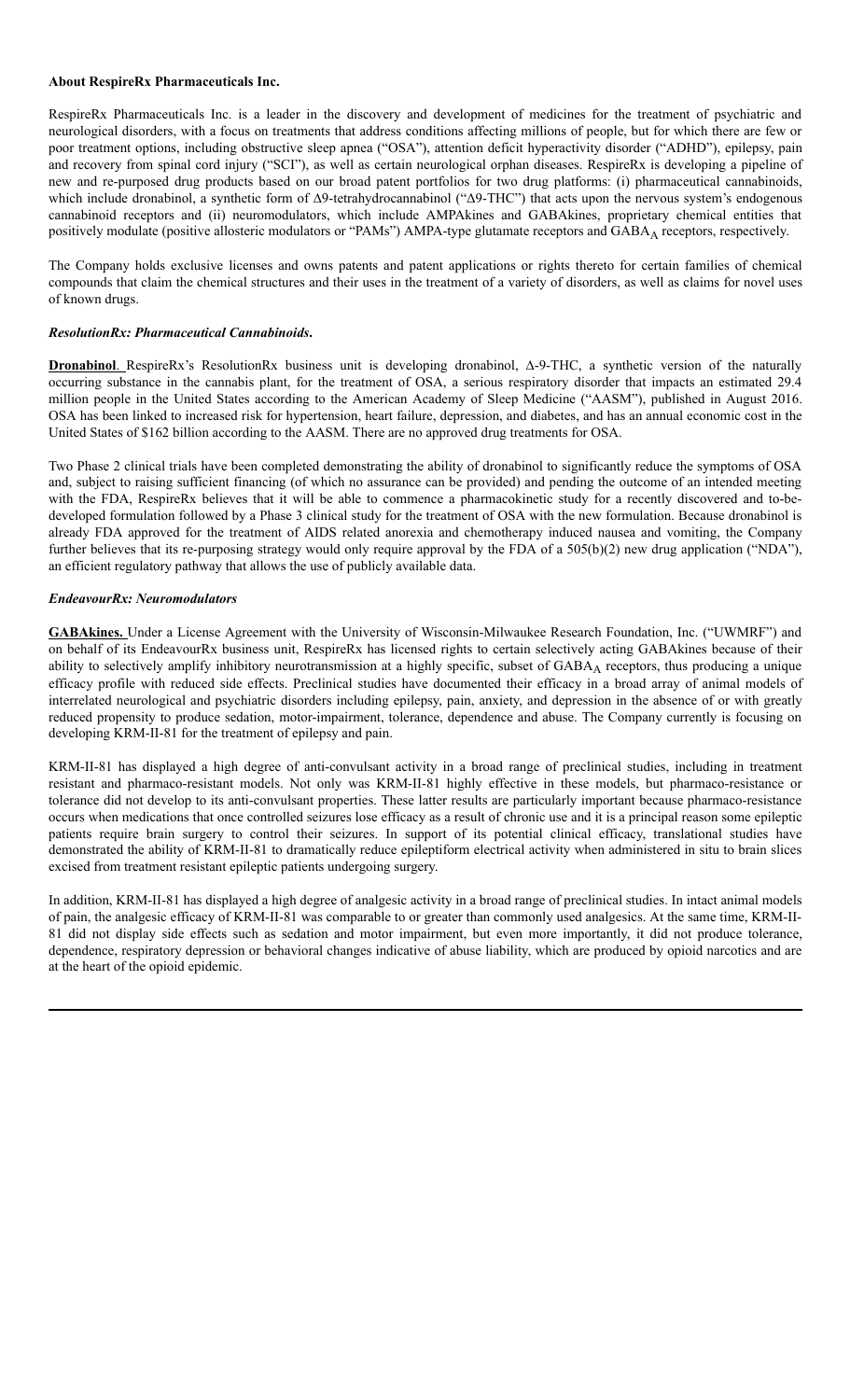**AMPAkines.** Through an extensive translational research effort from the cellular level through Phase 2 clinical trials, the Company has developed a family of novel, low impact AMPAkines, including CX717, CX1739 and CX1942 that may have clinical application in the treatment of CNS-driven neurobehavioral and cognitive disorders, spinal cord injury, neurological diseases, and certain orphan indications. Our lead clinical compounds, CX717 and CX1739, have successfully completed multiple Phase 1 safety trials. Both compounds have also completed Phase 2 proof of concept trials demonstrating target engagement, by antagonizing the ability of opioids to induce respiratory depression.

AMPAkines have demonstrated positive activity in animal models of ADHD, results that have been extended translationally into statistically significant improvement of symptoms observed in a Phase 2 human clinical trial of CX717 in adults with ADHD. Statistically significant therapeutic effects were observed within one week. We believe AMPAkines may represent a novel, nonstimulant treatment for ADHD with a more rapid onset of action than alternative non stimulants, such as Straterra® (atomoxetine), and without the drawbacks of amphetamine-type stimulants.

In a series of important studies funded by grants from the National Institutes of Health and published in a number of peer reviewed articles, Dr. David Fuller (University of Florida), a long-time RespireRx collaborator, has demonstrated the ability of CX1739 and CX717, the Company's lead AMPAkines, to improve motor nerve activity and muscle function in animal models of spinal cord injury (SCI).

Additional information about RespireRx and the matters discussed herein can be obtained on the Company's web-site at www.RespireRx.com or in the Company's filings with the Securities and Exchange Commission at www.sec.gov.

#### *Not a Securities Of ering or Solicitation*

This communication shall not constitute an offer to sell or the solicitation of an offer to buy any securities, nor shall there be any sales of securities in any jurisdiction in which such offer, solicitation or sale of securities would be unlawful before registration or *qualification under the laws of such jurisdiction.*

#### *Cautionary Note Regarding Forward-Looking Statements*

This press release contains certain forward-looking statements within the meaning of Section 27A of the Securities Act of 1933, as amended (the "Securities Act") and Section 21E of the Securities Exchange Act of 1934, as amended (the "Exchange Act"), and the Company intends that such forward-looking statements be subject to the safe harbor created thereby. These might include statements regarding the Company's future plans, targets, estimates, assumptions, financial position, business strategy and other plans and objectives for future operations, and assumptions and predictions about research and development efforts, including, but not limited to, preclinical and clinical research design, execution, timing, costs and results, future product demand, supply, manufacturing, costs, *marketing and pricing factors.*

In some cases, forward-looking statements may be identified by words including "assumes," "could," "ongoing," "potential," *"predicts," "projects," "should," "will," "would," "anticipates," "believes," "intends," "estimates," "expects," "plans,"* "contemplates," "targets," "continues," "budgets," "may," or the negative of these terms or other comparable terminology, although not all forward-looking statements contain these words, and such statements may include, but are not limited to, statements regarding (i) future research plans, expenditures and results, (ii) potential collaborative arrangements, (iii) the potential utility of the Company's products candidates, (iv) reorganization plans, and (v) the need for, and availability of, additional financing. Forward-looking statements are based on information available at the time the statements are made and involve known and unknown risks, uncertainties and other factors that may cause our results, levels of activity, performance or achievements to be materially different from the *information expressed or implied by the forward-looking statements in this press release.*